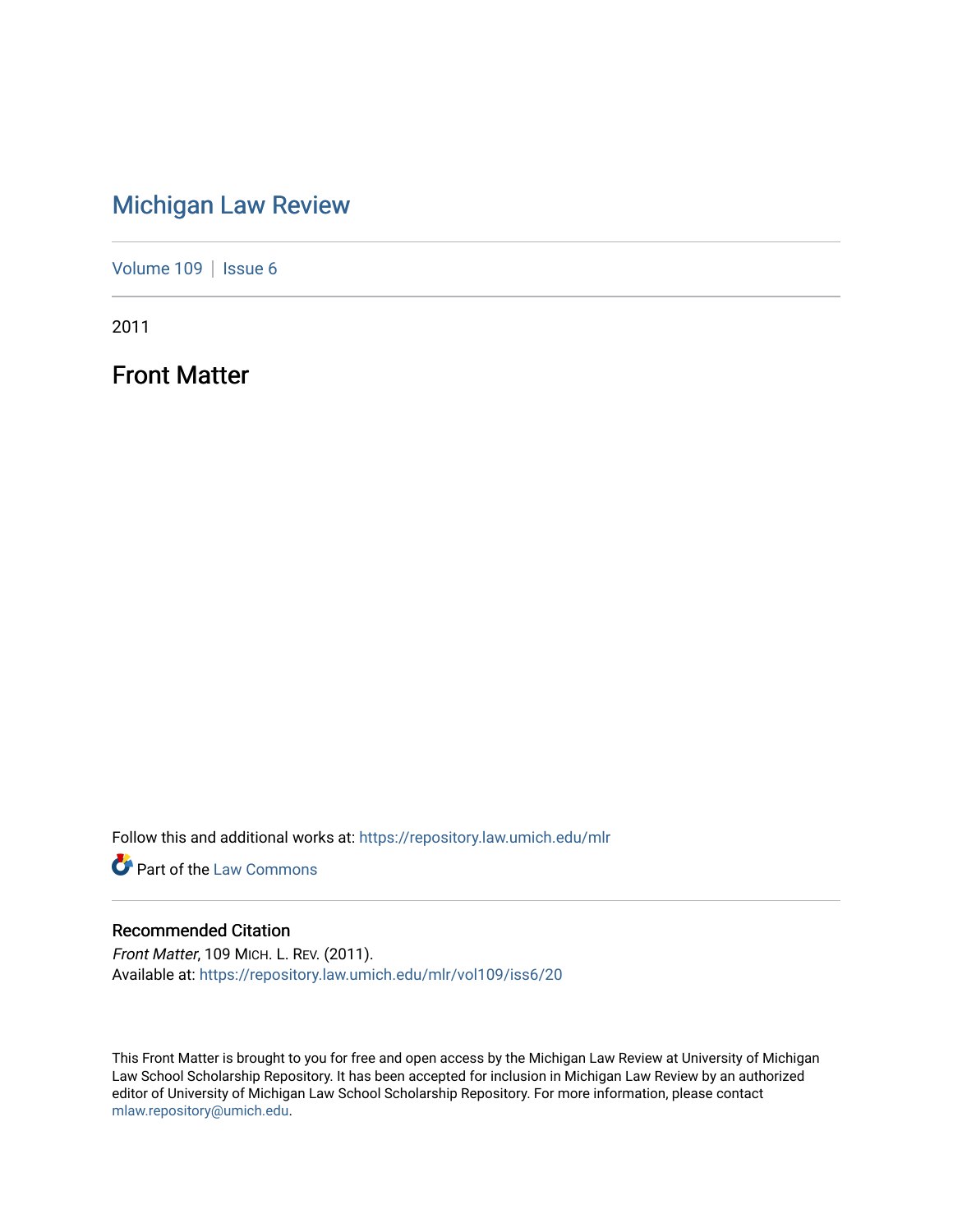# Michigan Law Review

Vol. **109,** No. **6** April 2011

#### 2011 SURVEY OF BOOKS RELATED TO THE LAW

#### **CONTENTS**

#### FOREWORD

WHAT WE MAKE MATTER **..................** *Sherman J. Clark* 849

#### REVIEWS

| TAMANAHA: BEYOND THE FORMALIST-REALIST                                                                                                                         |     |
|----------------------------------------------------------------------------------------------------------------------------------------------------------------|-----|
| DIVIDE: THE ROLE OF POLITICS IN JUDGING Edward Rubin                                                                                                           | 863 |
|                                                                                                                                                                | 883 |
| CAHN & CARBONE: RED FAMILIES V. BLUE FAMILIES:<br><b>LEGAL POLARIZATION AND THE CREATION</b>                                                                   | 903 |
| HANUSHEK & LINDSETH: SCHOOLHOUSES,<br>COURTHOUSES, AND STATEHOUSES:<br><b>SOLVING THE FUNDING-ACHIEVEMENT</b><br><b>PUZZLE IN AMERICA'S PUBLIC SCHOOLS</b>     |     |
| REBELL: COURTS & KIDS: PURSUING EDUCATIONAL<br>EQUITY THROUGH THE STATE COURTS  William S. Koski                                                               | 923 |
| NUSSBAUM: FROM DISGUST TO HUMANITY:<br><b>SEXUAL ORIENTATION &amp; CONSTITUTIONAL</b><br>LAW  Courtney Megan Cahill                                            | 943 |
| FRIEDMAN: THE WILL OF THE PEOPLE:<br><b>HOW PUBLIC OPINION HAS INFLUENCED</b><br>THE SUPREME COURT AND SHAPED THE<br>MEANING OF THE CONSTITUTION Tom Goldstein |     |
| Amy Howe                                                                                                                                                       | 963 |